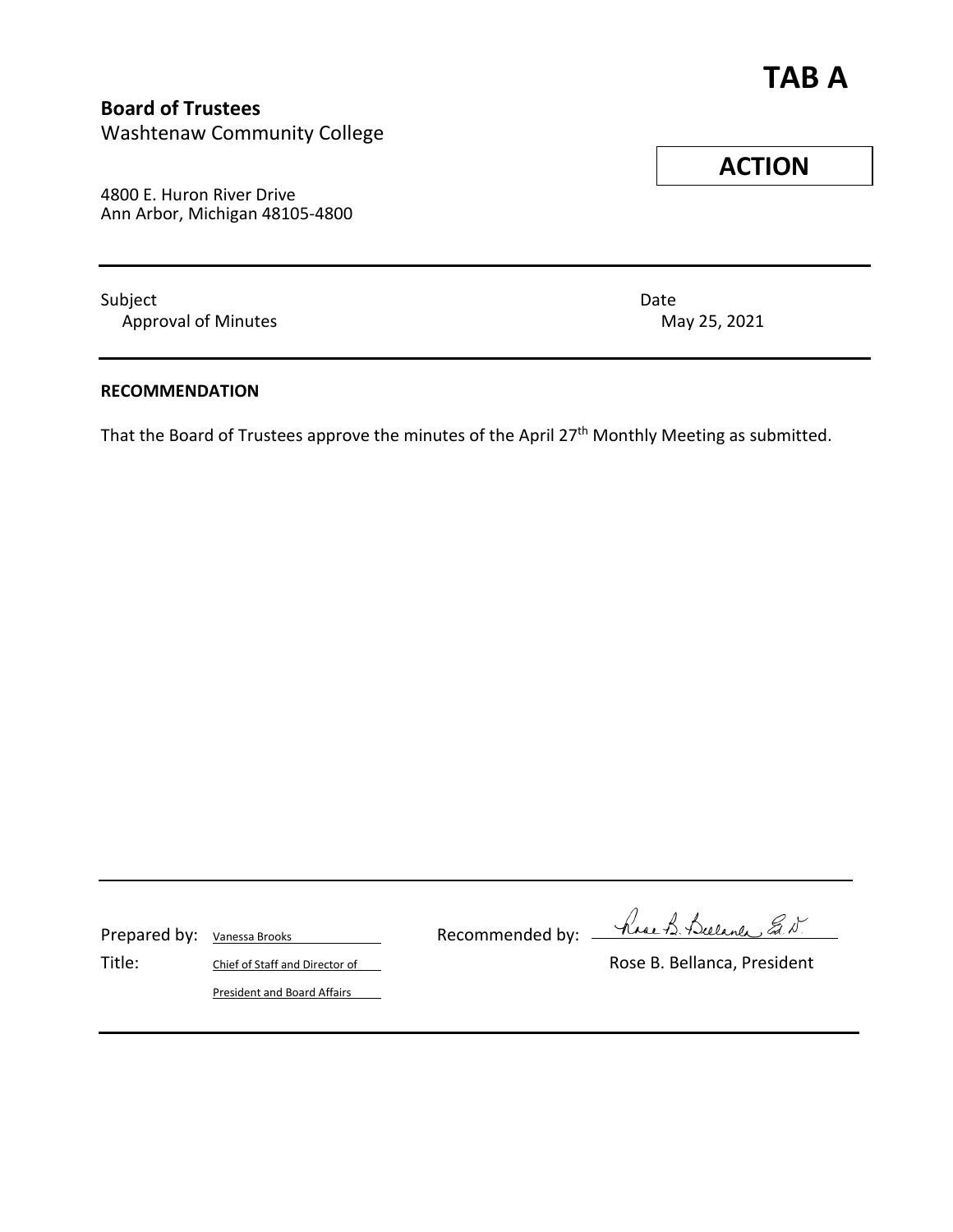### **MINUTES WASHTENAW COMMUNITY COLLEGE MONTHLY MEETING OF THE BOARD OF TRUSTEES TUESDAY, APRIL 27, 2021**

|                                                                                                                                                                                      | TUESDAT, APNIL 27, 2021                                                                                                                                                                                    |                                        |  |
|--------------------------------------------------------------------------------------------------------------------------------------------------------------------------------------|------------------------------------------------------------------------------------------------------------------------------------------------------------------------------------------------------------|----------------------------------------|--|
| <b>CALL TO ORDER</b>                                                                                                                                                                 |                                                                                                                                                                                                            | <b>Call to order</b>                   |  |
| Morris Lawrence Building, 4800 East Huron River Drive, Ann Arbor, Michigan.                                                                                                          | The Monthly Meeting of the Board of Trustees of Washtenaw Community College was called<br>to order by Chair William G. Milliken, Jr. at 6:05 pm on April 27, 2021 in Towsley Auditorium,                   |                                        |  |
| Secretary Ruth Hatcher and Trustee Christina Fleming                                                                                                                                 | Present: Chair William G. Milliken, Jr., Vice Chair Angela Davis, Treasurer David DeVarti,                                                                                                                 |                                        |  |
| Absent: Trustee Richard J. Landau and Trustee Diana McKnight-Morton                                                                                                                  |                                                                                                                                                                                                            |                                        |  |
| <b>Approval of Agenda (Action)</b>                                                                                                                                                   |                                                                                                                                                                                                            | <b>Approval of Agenda</b><br>(Action)  |  |
| the agenda for the April 27 <sup>th</sup> Monthly Meeting. The motion was adopted.                                                                                                   | It was moved by Vice Chair Davis and seconded by Secretary Hatcher that the Board approve                                                                                                                  |                                        |  |
| <b>Approval of Minutes (Action)</b>                                                                                                                                                  |                                                                                                                                                                                                            | <b>Approval of Minutes</b><br>(Action) |  |
| motion was adopted.                                                                                                                                                                  | It was moved by Vice Chair Davis and seconded by Secretary Hatcher that the Board approve<br>the minutes of the March 30 <sup>th</sup> Monthly meeting and April 6 <sup>th</sup> Retreat as submitted. The |                                        |  |
| <b>CITIZEN PARTICPATION</b>                                                                                                                                                          |                                                                                                                                                                                                            | <b>CITIZEN PARTICPATION</b>            |  |
| <b>WCC Education Association</b>                                                                                                                                                     |                                                                                                                                                                                                            | <b>WCC Education</b><br>Association    |  |
| during the last academic year. Lastly, she highlighted the WCCEA survey results.                                                                                                     | Ms. Julie Kissel, English and College Readiness faculty member and WCCEA President<br>thanked the counselors, lab techs, advisors and faculty for their hard work and dedication                           | <b>WCC Education</b><br>Association    |  |
| <b>Public Comments</b>                                                                                                                                                               |                                                                                                                                                                                                            | <b>Public Comments</b>                 |  |
|                                                                                                                                                                                      | Ms. Sarah Caruso, WCC OPTA President spoke to the board about on campus childcare.                                                                                                                         |                                        |  |
| Mr. Francisco Roque, spoke to the board about on campus childcare.                                                                                                                   |                                                                                                                                                                                                            |                                        |  |
| Ms. Stacie Knox, spoke to the board about on campus childcare.                                                                                                                       |                                                                                                                                                                                                            |                                        |  |
| <b>Written Communications</b>                                                                                                                                                        |                                                                                                                                                                                                            | Written<br>Communications              |  |
| There were thirty-two written communications received.                                                                                                                               |                                                                                                                                                                                                            |                                        |  |
| <b>SPECIAL REPORTS</b>                                                                                                                                                               |                                                                                                                                                                                                            | <b>SPECIAL REPORTS</b>                 |  |
| Free College Week Update                                                                                                                                                             |                                                                                                                                                                                                            | Free College Week                      |  |
| Ms. Michelle Mueller, Vice President of Economic and College Development shared with the<br>Board highlights of the virtual Free College Week event that had over 6,225 enrollments. |                                                                                                                                                                                                            | Update                                 |  |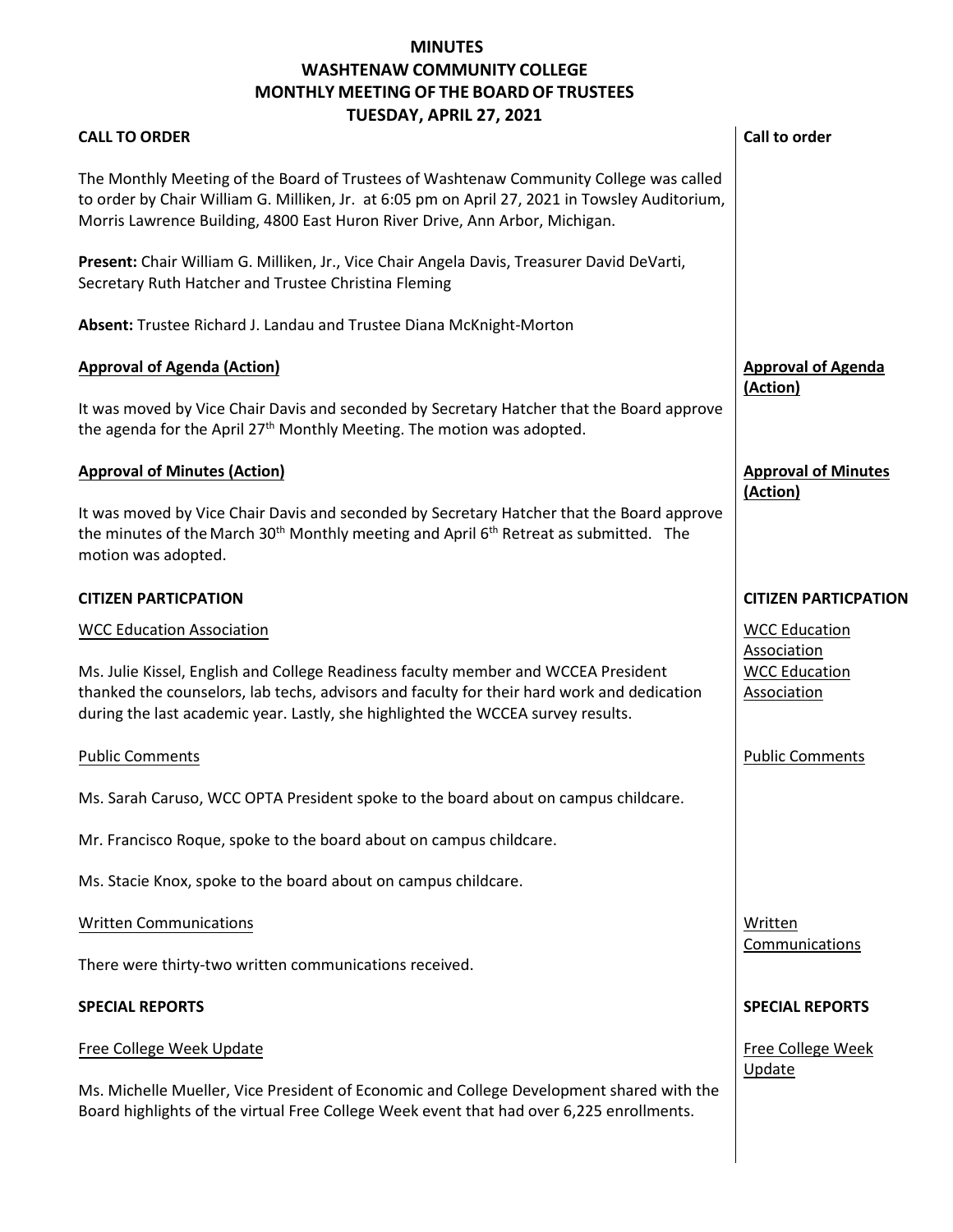|                                                                                                                                                                                                                                                                                                                                                       | April 27, 2021<br><b>Monthly Meeting</b>                              |  |
|-------------------------------------------------------------------------------------------------------------------------------------------------------------------------------------------------------------------------------------------------------------------------------------------------------------------------------------------------------|-----------------------------------------------------------------------|--|
| <b>REPORTS</b>                                                                                                                                                                                                                                                                                                                                        | pg. 2<br><b>REPORTS</b>                                               |  |
| <b>Personnel Recommendations (Action)</b>                                                                                                                                                                                                                                                                                                             | Personnel<br><b>Recommendations</b>                                   |  |
| It was moved by Secretary Hatcher and seconded by Vice Chair Davis that the Board approve<br>the personnel recommendations as submitted. The motion was adopted.                                                                                                                                                                                      | (Action)                                                              |  |
| <b>Financial Reports (March 2021) (Action)</b>                                                                                                                                                                                                                                                                                                        | <b>Financial Reports</b><br>(March 2021) (Action)                     |  |
| It was moved by Treasurer DeVarti and seconded by Vice Chair Davis that the Board<br>receive the Financial Reports for March 2021 as follows: General Fund, Deferred<br>Maintenance Fund, Capital Fund, and Combined Schedule of Investments-All Funds. The<br>motion was adopted.                                                                    |                                                                       |  |
| <b>Facilities Development Report</b>                                                                                                                                                                                                                                                                                                                  | <b>Facilities Development</b><br>Report                               |  |
| Mr. William Johnson, Executive Vice President and Chief Financial Officer informed the Board<br>that the TI window replacement project is on schedule to be completed in late June. Lastly,<br>he notified the Board that the HVAC analysis of the SC building had begun and anticipates a<br>recommendation to the Board in September.               |                                                                       |  |
| <b>REMARKS</b>                                                                                                                                                                                                                                                                                                                                        | <b>REMARKS</b>                                                        |  |
| Remarks from Members of the Board of Trustees                                                                                                                                                                                                                                                                                                         | Remarks from<br>Members of the Board                                  |  |
| Treasurer DeVarti stated he was a strong supporter of Arts and Humanities and believes<br>without strong humanities, education becomes worthless. He also shared editorials with<br>fellow Trustees.                                                                                                                                                  | of Trustees                                                           |  |
| Secretary Hatcher agreed with the public speakers on the closing of on campus child care<br>and feels the community is losing a service. Lastly, she thanked the OPTA for requesting<br>severance for childcare staff.                                                                                                                                |                                                                       |  |
| President's Remarks                                                                                                                                                                                                                                                                                                                                   | <b>President's Remarks</b>                                            |  |
| President Bellanca recognized past Board Chair, Trustee Cristina Fleming for her service as<br>chair. Lastly, she thanked the childcare workers for their service.                                                                                                                                                                                    |                                                                       |  |
| <b>OLD BUSINESS</b>                                                                                                                                                                                                                                                                                                                                   | <b>OLD BUSINESS</b>                                                   |  |
| <b>Target X Customer Relationship Management System (CRM) Contract Renewal (Action)</b>                                                                                                                                                                                                                                                               | <b>Target X Customer</b><br>Relationship                              |  |
| It was moved by Vice Chair Davis and seconded by Secretary Hatcher that the Board approve<br>a 3-year contract renewal with Target X in an amount not to exceed \$302,100 (\$100,700<br>billed annually) with annual renewal options, to provide the student lifecycle relationship<br>management (CRM) software for recruitment and retention needs. | <b>Management System</b><br>(CRM) Contract<br><b>Renewal (Action)</b> |  |
| A roll call vote was taken: Chair Milliken; yes, Vice Chair Davis; yes, Treasurer DeVarti; yes,<br>Secretary Hatcher; yes, Trustee Fleming; yes. The motion was adopted.                                                                                                                                                                              |                                                                       |  |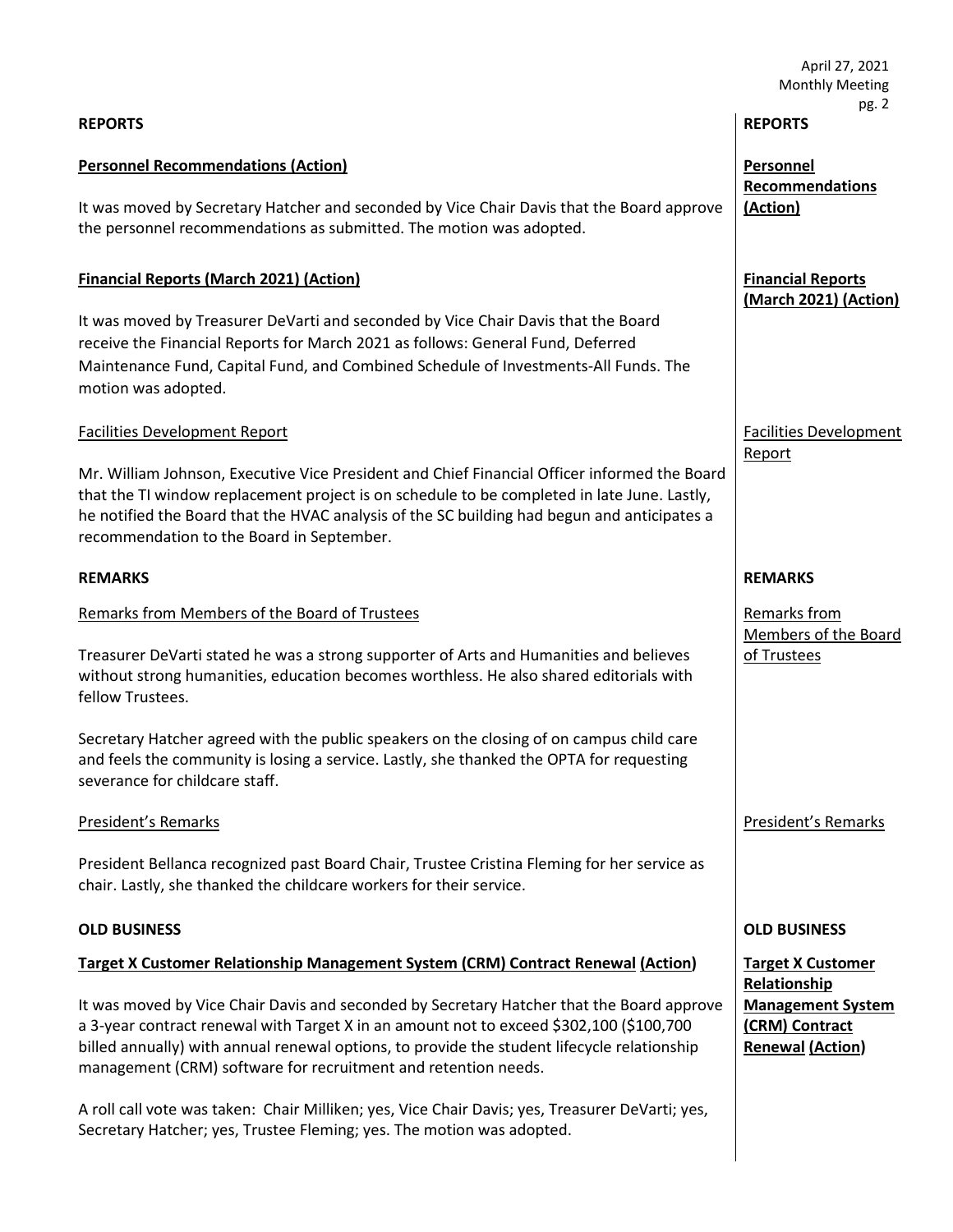#### **Resolution to Utilize the Maximum Allowable 2020 -21 Valorem Tax Rate (Action)**

It was moved by Treasurer DeVarti and seconded by Secretary Hatcher that Board recommends that the College, when developing its FY 2022 Budget utilize the maximum allowable 2020-21 Ad Valorem Rate for operations, which at its current rate of 3.3885 mills will generate approximately \$62,227,245 of gross tax revenue.

A roll call vote was taken: Chair Milliken; yes, Vice Chair Davis; yes, Treasurer DeVarti; yes, Secretary Hatcher; yes, Trustee Fleming; yes. The motion was adopted.

#### **Morris Lawrence Building Renovation Capital Project (Action)**

It was moved by Treasurer DeVarti and seconded by Secretary Hatcher that the Board approve an increase to the Morris Lawrence Renovation Capital Project budget, from \$9,000,000 to \$10,000,000 and that the incremental \$1 million funding for this project be provided by a transfer of General Fund reserves to the Capital Fund in the amount of \$1,000,000. Further, that the Board of Trustees approve a contract with Stenco in an amount not to exceed \$9,000,000 to perform the renovation construction services for the MLB Renovation Project.

A roll call vote was taken: Chair Milliken; yes, Vice Chair Davis; yes, Treasurer DeVarti; yes, Secretary Hatcher; yes, Trustee Fleming; yes. The motion was adopted.

#### **2021 – 22 Tuition and Fee Rate for Credit Classes (Action)**

It was moved by Secretary Hatcher and seconded by Treasurer DeVarti that the Board approve the recommendation as follows: Tuition and Fee rates for Washtenaw Community College continue to be among the lowest for Michigan community colleges with the total cost of enrollment for WCC students consistently ranking in the lowest cost quartile. As an ongoing commitment to affordability and in recognition of the severe impact that the COVID-19 pandemic is having on our students, the College is recommending for FY 2022 not to increase In-District tuition rates and modest increases in all other tuition rate categories. The College is also proposing no increase to fees. Therefore, it is recommended that the following student tuition and fee structure be approved for the 2021-22 academic year as submitted.

A roll call vote was taken: Chair Milliken; yes, Vice Chair Davis; yes, Treasurer DeVarti; yes, Secretary Hatcher; yes, Trustee Fleming; yes. The motion was adopted.

#### Explorance /Blue Experience Management Platform Contract

Dr. Kimberly Hurns, Executive Vice President of Instruction and Academic Services explained to the Board the need to expand and extend the Explorance /Blue Experience Management Platform Contract.

April 27, 2021 Monthly Meeting pg. 3 **Resolution to Utilize the Maximum Allowable 2020 -21 Valorem Tax Rate (Action)**

**Morris Lawrence Building Renovation Capital Project (Action)**

**2021 – 22 Tuition and Fee Rate for Credit Classes (Action)**

#### **NEW BUSINESS NEW BUSINESS**

Explorance /Blue Experience Management Platform **Contract**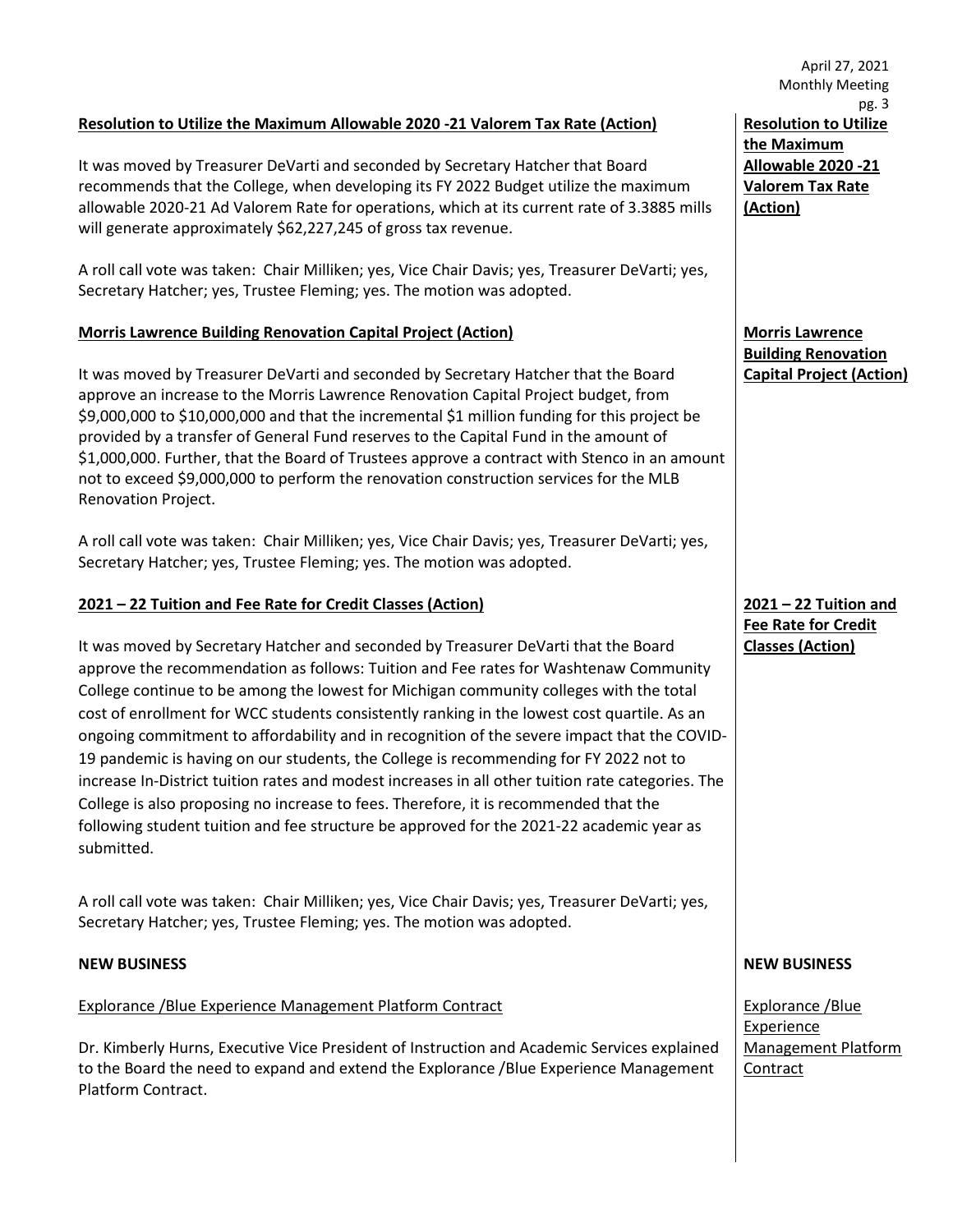|                                                                                                                                                                                                                                                                                                                                                                         | April 27, 2021<br><b>Monthly Meeting</b><br>pg. 4                      |  |
|-------------------------------------------------------------------------------------------------------------------------------------------------------------------------------------------------------------------------------------------------------------------------------------------------------------------------------------------------------------------------|------------------------------------------------------------------------|--|
| <b>Award of Dining Services Contract</b>                                                                                                                                                                                                                                                                                                                                | <b>Award of Dining</b>                                                 |  |
| Mr. William Johnson, Executive Vice President and Chief Financial Officer gave the Board a<br>brief overview of the process as well as detailed changes of the proposed dinning services<br>contract.                                                                                                                                                                   | <b>Services Contract</b>                                               |  |
| DTE MiGreen Power Contract                                                                                                                                                                                                                                                                                                                                              | DTE MiGreen Power                                                      |  |
| Mr. William Johnson, Executive Vice President and Chief Financial Officer presented to the<br>Board an in depth analysis of the DTE MiGreen Power Contract.                                                                                                                                                                                                             | Contract                                                               |  |
| <b>Approval of 2020-21 Candidates for Graduation (Action)</b>                                                                                                                                                                                                                                                                                                           | <b>Resolution to</b>                                                   |  |
| It was moved by Vice Chair Davis and seconded by Secretary Hatcher that the Board approve<br>the candidate's for graduation as submitted.                                                                                                                                                                                                                               | <b>Recommend the</b><br>Allowable 2020 - 21<br><b>Valorem Tax Rate</b> |  |
| A roll call vote was taken: Chair Milliken; yes, Vice Chair Davis; yes, Treasurer DeVarti; yes,<br>Secretary Hatcher; yes, Trustee Fleming; yes. The motion was adopted.                                                                                                                                                                                                |                                                                        |  |
| <b>Adjournment of Monthly Meeting and Open the Public Hearing (Action)</b>                                                                                                                                                                                                                                                                                              | <b>Adjournment of</b>                                                  |  |
| It was moved by Secretary Hatcher and seconded by Vice Chair Davis that the Board move to<br>adjourn the Monthly Meeting and open the Public Hearing. A roll call vote was taken: Chair<br>Milliken; yes, Vice Chair Davis; yes, Treasurer DeVarti; yes, Secretary Hatcher; yes, Trustee<br>Fleming; yes. The motion was adopted. The meeting was adjourned at 7:52 pm. | <b>Monthly Meeting</b><br>(Action)                                     |  |
| PUBLIC HEARING REGARDING THE 2021-2022 BUDGET                                                                                                                                                                                                                                                                                                                           | <b>PUBLIC HEARING</b>                                                  |  |
| The Public Hearing was opened at 7:53 p.m.                                                                                                                                                                                                                                                                                                                              | <b>REGARDING THE 2021-</b><br>2022 BUDGET                              |  |
| <b>Public Comments</b>                                                                                                                                                                                                                                                                                                                                                  | <b>Public Comments</b>                                                 |  |
| There were no public comments.                                                                                                                                                                                                                                                                                                                                          |                                                                        |  |
| Review of the Proposed 2021-22 Budget                                                                                                                                                                                                                                                                                                                                   | Review of the                                                          |  |
| Mr. William Johnson, Executive Vice President and Chief Financial Officer spoke to the Board<br>about the budget process and the proposed budget for 2021-22.                                                                                                                                                                                                           | Proposed 2021-22<br><b>Budget</b>                                      |  |
| Resolution to Approve the 2021-22 Tax Levy Rate for General Operations                                                                                                                                                                                                                                                                                                  | <b>Resolution to Approve</b>                                           |  |
| Mr. William Johnson, Executive Vice President and CFO talked to the Board about the tax<br>levy for operations recommendation presented to the Board.                                                                                                                                                                                                                   | the 2021-22 Tax Levy<br>Rate for General<br><b>Operations</b>          |  |
| <b>Adjournment of Public Hearing (Action)</b>                                                                                                                                                                                                                                                                                                                           | <b>Adjournment of</b><br><b>Monthly Meeting</b>                        |  |
| It was moved by Treasurer DeVarti and seconded by Secretary Hatcher that the Board move<br>to adjourn the Public Hearing. A roll call vote was taken: Chair Milliken; yes, Vice Chair Davis;<br>yes, Treasurer DeVarti; yes, Secretary Hatcher; yes, Trustee Fleming; yes. The motion was<br>adopted. The hearing was adjourned at 8:26 pm.                             | (Action)                                                               |  |